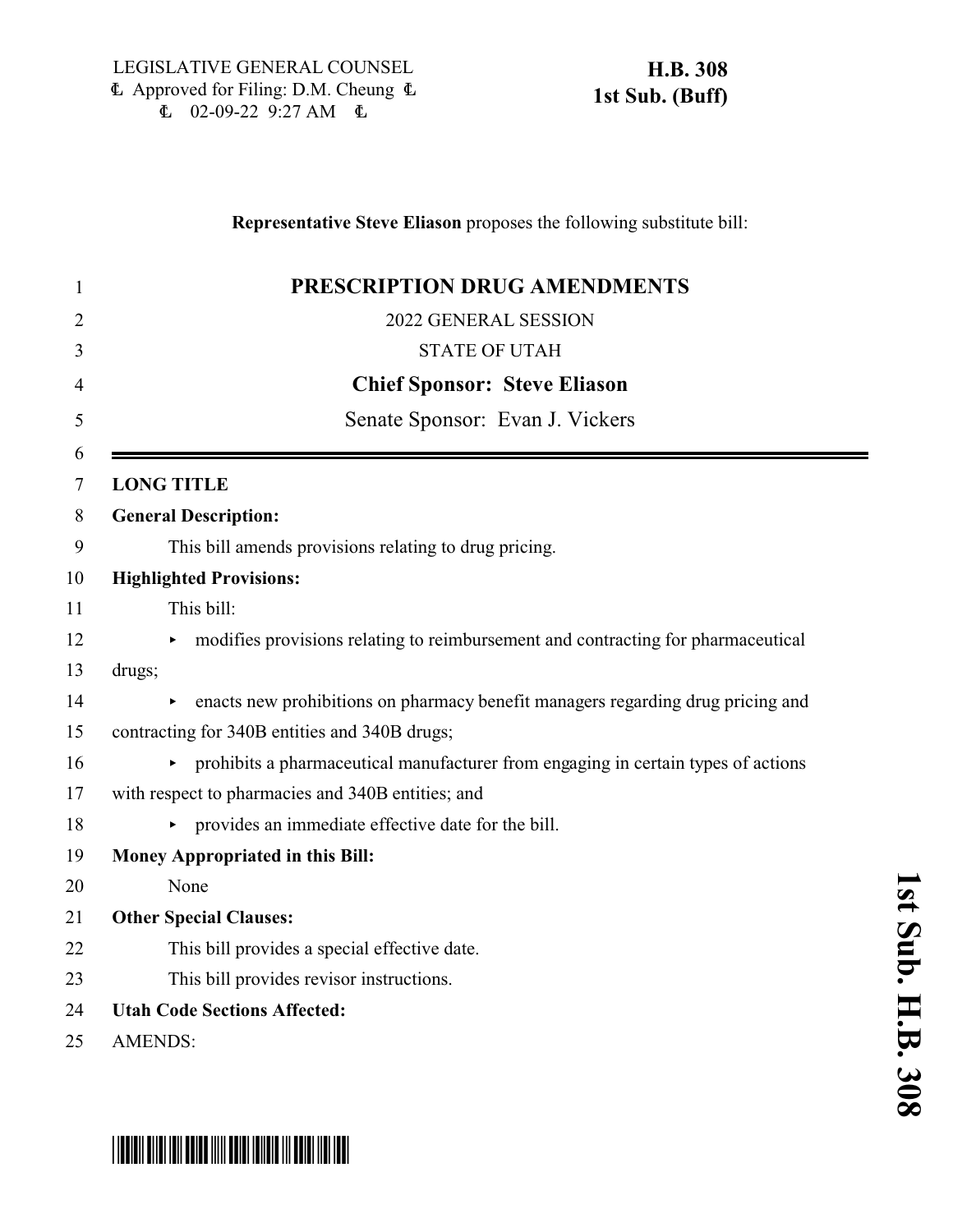### <span id="page-1-0"></span>**1st Sub. (Buff) H.B. 308 02-09-22 9:27 AM**

| <b>ENACTS:</b><br>31A-46-311, Utah Code Annotated 1953<br><b>Utah Code Sections Affected by Revisor Instructions:</b><br>31A-46-309, as enacted by Laws of Utah 2020, Chapter 275 |  |
|-----------------------------------------------------------------------------------------------------------------------------------------------------------------------------------|--|
|                                                                                                                                                                                   |  |
|                                                                                                                                                                                   |  |
|                                                                                                                                                                                   |  |
|                                                                                                                                                                                   |  |
| Be it enacted by the Legislature of the state of Utah:                                                                                                                            |  |
| Section 1. Section 31A-46-309 is amended to read:                                                                                                                                 |  |
| 31A-46-309. Reimbursement -- Prohibitions.                                                                                                                                        |  |
| (1) This section applies to a contract that is entered into, amended, or renewed on or                                                                                            |  |
| after [January 1, 2021] the effective date of this bill, between a pharmacy benefit manager and                                                                                   |  |
| a pharmacy.                                                                                                                                                                       |  |
| (2) A pharmacy benefit manager may not vary the amount it reimburses a pharmacy for                                                                                               |  |
| a drug on the basis of whether:                                                                                                                                                   |  |
| (a) the drug is a $340B$ drug; or                                                                                                                                                 |  |
| (b) the pharmacy is a 340B entity.                                                                                                                                                |  |
| (3) Subsection (2) does not apply to a drug reimbursed, directly or indirectly, by the                                                                                            |  |
| Medicaid program.                                                                                                                                                                 |  |
| (4) A pharmacy benefit manager may not:                                                                                                                                           |  |
| (a) on the basis that a 340B entity participates, directly or indirectly, in the 340B drug                                                                                        |  |
| discount program:                                                                                                                                                                 |  |
| (i) refuse to contract with the 340B entity;                                                                                                                                      |  |
| $\left[\frac{f(t)}{g(t)}\right]$ (ii) assess a fee, charge-back, or other adjustment on the 340B entity;                                                                          |  |
| $[\overrightarrow{tii}]$ (iii) restrict access to the pharmacy benefit manager's pharmacy network;                                                                                |  |
| $[\overrightarrow{tiii}]$ (iv) require the 340B entity to enter into a contract with a specific pharmacy to                                                                       |  |
| participate in the pharmacy benefit manager's pharmacy network;                                                                                                                   |  |
| $[\overrightarrow{tv}]$ (v) create a restriction or an additional charge on a patient who chooses to                                                                              |  |
| receive drugs from a 340B entity; $[\sigma r]$                                                                                                                                    |  |
| (vi) modify a copayment or other cost-sharing requirement of a patient of the 340B                                                                                                |  |
| entity; or                                                                                                                                                                        |  |
|                                                                                                                                                                                   |  |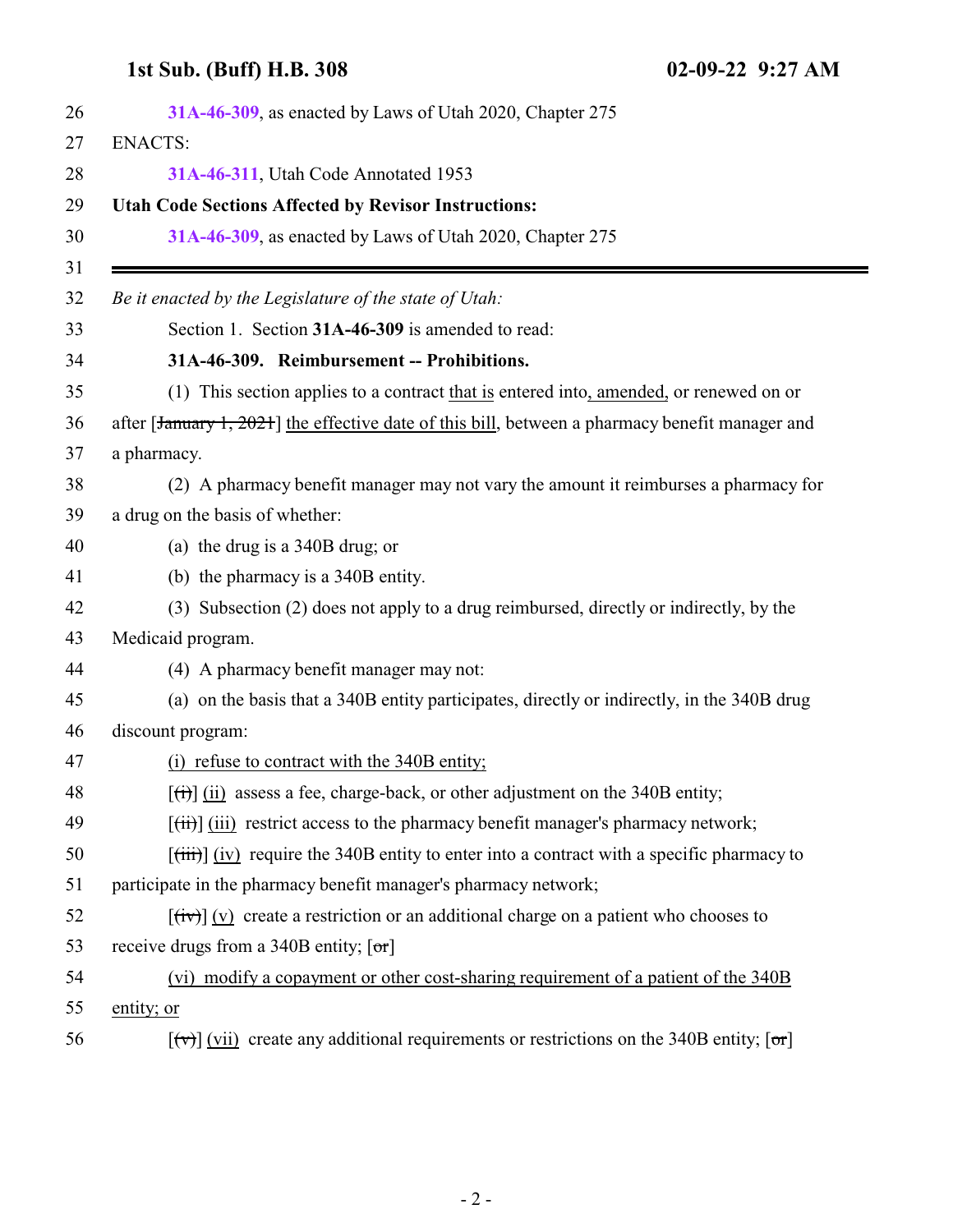#### **02-09-22 9:27 AM 1st Sub. (Buff) H.B. 308**

<span id="page-2-0"></span>

| 57 | (b) require a claim for a drug to include a modifier to indicate that the drug is a 340B          |
|----|---------------------------------------------------------------------------------------------------|
| 58 | drug unless the claim is for payment, directly or indirectly, by the Medicaid program[-];         |
| 59 | (c) require a pharmacy to reverse, resubmit, or clarify a claim for a drug after an initial       |
| 60 | adjudication for the purpose of determining whether the drug is a 340B drug;                      |
| 61 | (d) base a drug formulary decision or a drug coverage decision on whether:                        |
| 62 | (i) a drug is a $340B$ drug; or                                                                   |
| 63 | (ii) a pharmacy is a 340B entity;                                                                 |
| 64 | (e) transfer the benefit of 340B drug discount program savings from a 340B entity to              |
| 65 | another entity;                                                                                   |
| 66 | (f) unilaterally modify the definition of pharmacy in a way that is inconsistent with             |
| 67 | state law through a contract, a provider manual, or other means; or                               |
| 68 | (g) directly or indirectly charge or hold a 340B entity responsible for a fee related to a        |
| 69 | claim:                                                                                            |
| 70 | that is not apparent at the time of claim processing;                                             |
| 71 | (ii) that is not reported on the remittance advice of an adjudicated claim; or                    |
| 72 | after the initial claim is adjudicated at the point of sale.<br>(iii)                             |
| 73 | Section 2. Section 31A-46-311 is enacted to read:                                                 |
| 74 | 31A-46-311. Prohibited acts by pharmaceutical manufacturers.                                      |
| 75 | A pharmaceutical manufacturer, or any person involved in the distribution of a                    |
| 76 | pharmaceutical manufacturer's products, may not:                                                  |
| 77 | (1) prohibit a pharmacy from contracting or participating with a 340B entity by                   |
| 78 | denying the pharmacy or 340B entity access to drugs manufactured by the pharmaceutical            |
| 79 | manufacturer; or                                                                                  |
| 80 | (2) deny or prohibit 340B drug discount program pricing for a 340B entity.                        |
| 81 | Section 3. Effective date.                                                                        |
| 82 | If approved by two-thirds of all the members elected to each house, this bill takes effect        |
| 83 | upon approval by the governor, or the day following the constitutional time limit of Utah         |
| 84 | Constitution, Article VII, Section 8, without the governor's signature, or in the case of a veto, |
| 85 | the date of veto override.                                                                        |
| 86 | Section 4. Revisor instructions.                                                                  |
| 87 | The Legislature intends that the Office of Legislative Research and General Counsel, in           |
|    |                                                                                                   |